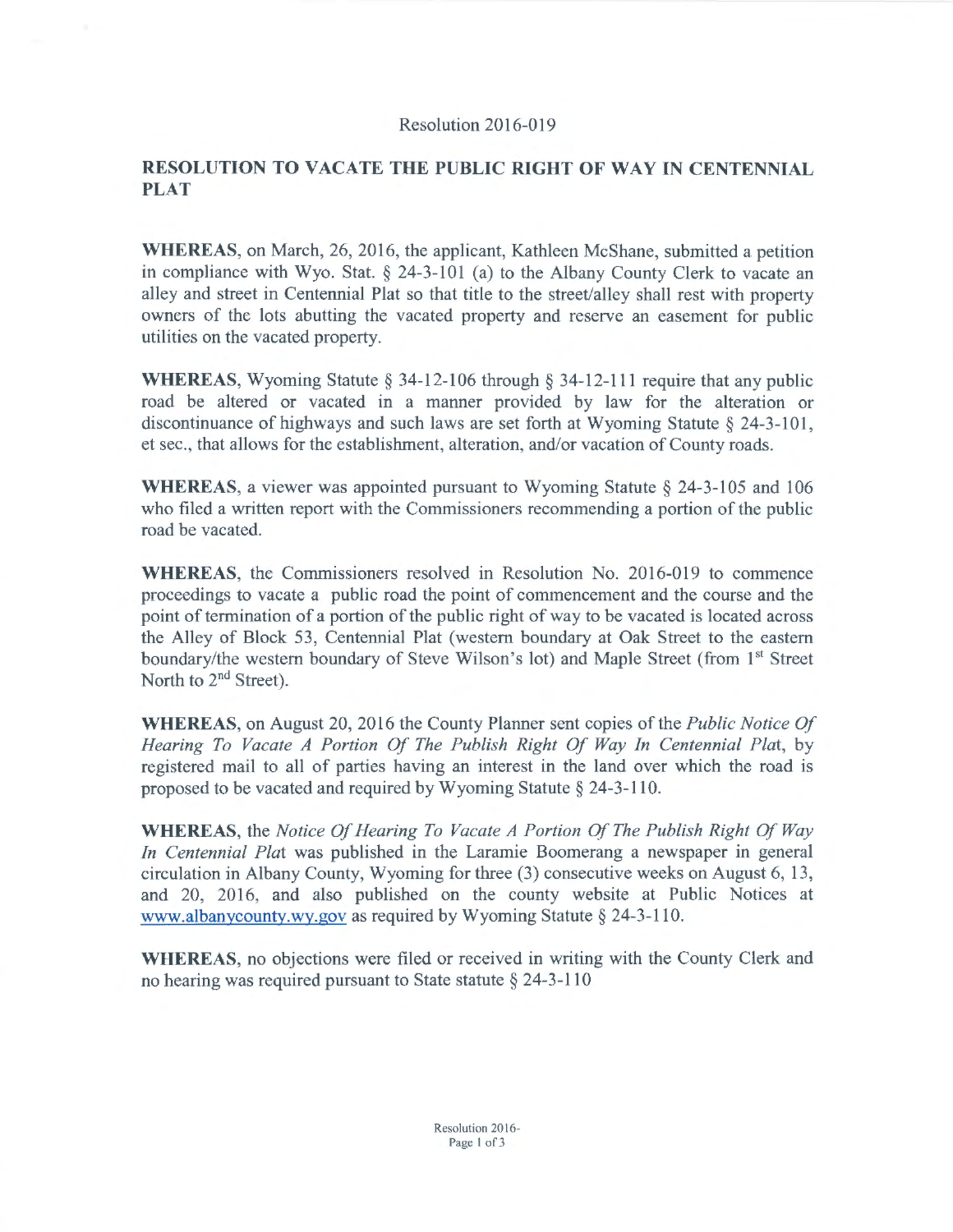## **NOW THEREFORE THE BOARD OF COUNTY COMMISSIONERS OF ALBANY COUNTY, WYOMING, RESOLVES:**

÷

**Section 1.** The Public Right of Way on Centennial Plat, the point of termination of a portion of the public right of way to be vacated is located across the Alley of Block 53, Centennial Plat (western boundary at Oak Street to the eastern boundary/the western boundary of Steve Wilson's lot) and Maple Street (from  $1<sup>st</sup>$  Street North to  $2<sup>nd</sup>$  Street), and more particularly described as follows:

A PARCEL OF LAND BEING A PART OF MAPLE A VENUE PER DEDICATION PLAT OF CENTENNIAL LOCATED IN SECTION 3, TOWNSHIP 15 NORTH, RANGE 78 WEST OF THE 6TH P.M., IN ALBANY COUNTY WYOMING, BEING MORE PARTICULARLY DESCRIBED AS FOLLOWS:

COMMENCING AT THE EAST QUARTER CORNER OF SAID SECTION 3, BEING A 3.25" ALUMINUM CAP, FOUND, FROM WHICH THE WEST QUARTER CORNER OF SAID SECTION 3, BEING A 3.25" ALUMINUM CAP FOUND, BEARS SOUTH 89°55'35" WEST 5278.46 FEET;

THENCE SOUTH 89°55'35" WEST 1436.99 FEET ALONG THE EAST-WEST CENTERLINE OF SAID SECTION TO A POINT ON THE WEST RIGHT -OF-WAY OF MAPLE A VENUE;

THENCE ALONG SAID WEST RIGHT-OF-WAY NORTH 00°26'55" WEST 80.00 FEET TO THE SOUTHEAST CORNER OF BLOCK 53, BEING A 2 INCH ALUMINUM CAP STAMPED PE/LS 9329 SET;

THENCE CONTINUING ALONG SAID WEST RIGHT-OF-WAY NORTH 00°26'55" WEST 148.73 FEET TO THE SOUTHEAST CORNER OF LOT 1 BLOCK 53, BEING A 2 INCH ALUMINUM CAP STAMPED PE/LS 9329 SET, ALSO BEING THE POINT OF BEGINNING OF THIS DESCRIPTION:

THENCE NORTH 89°33'05" EAST 40.00 FEET PERPENDICULAR TO SAID WEST RIGHT-OF-WAY TO THE CENTER OF SAID RIGHT-OF-WAY;

THENCE SOUTH 00°26'55" EAST 50.00 FEET ALONG SAID CENTERLINE AND ·PARALLEL WITH SAID WEST RIGHT-OF-WAY;

THENCE SOUTH 89°33'05" WEST 40.00 FEET PERPENDICULAR TO THE SAID WEST RIGHT-OF-WAY;

THENCE NORTH 00°26'55" WEST 50.00 FEET ALONG SAID WEST RIGHT-OF-WAY TO THE POINT OF BEGINNING.